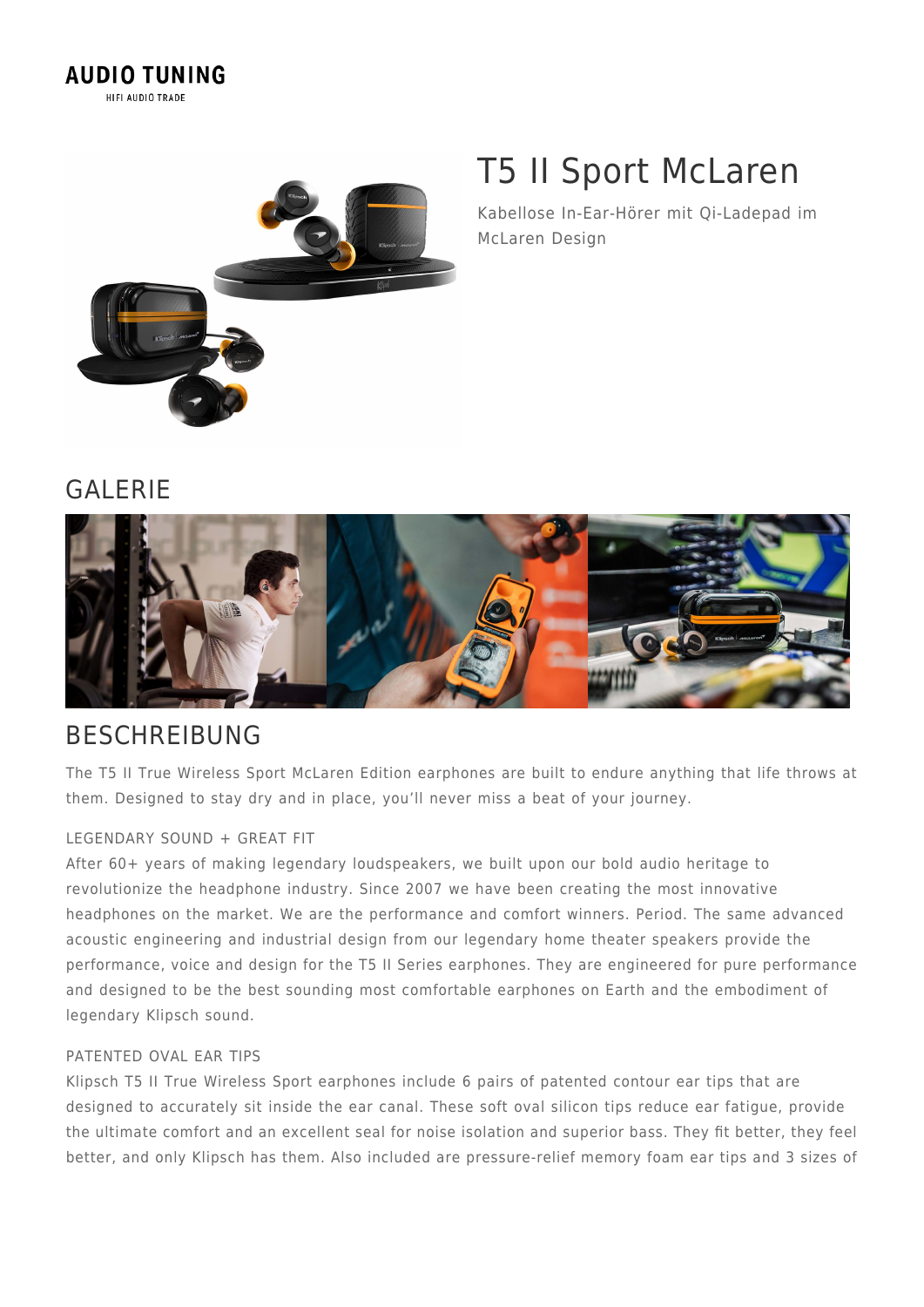#### **AUDIO TUNING** HIFI AUDIO TRADE

ear wings to keep the earphones from falling out.

#### HIGH CLARITY DYNAMIC DRIVER

Engineered from the ground up to deliver powerful performances from the smallest package, the T5 II True Wireless Sport dynamic driver combines high output, neutral sound and deep bass extension. The second generation T5 driver utilizes an all-new diaphragm with minimal thickness to enhance clarity and improve audio quality across the entire frequency spectrum.

#### BATTERY LIFE

T5 II True Wireless Sport provides 8 hours of battery life on a single charge and up to 24 additional hours with the charging case, giving you the freedom to take calls and listen all day long.

#### WIRELESS CHARGING CASE + MOISTURE REMOVAL SYSTEM

The rugged, dust and water-tight case not only charges your earphones but protects them when not in use. The built-in reusable moisture removal system keeps your earphones dry and clean. For full protection, the case can charge wirelessly with any wireless charging pad.

#### TRANSPARENCY MODE

This mode is designed to allow sound from the outside world into your ears, so you know what's going on around you.

#### BEAMFORMING MICROPHONES WITH cVc®

Four beamforming microphones integrated with clear voice chat automatically enhances voice clarity and actively reduces environmental noise to ensure your calls are loud and clear.

#### DIGITAL ASSISTANT READY

Instantly trigger your voice assistant with one press.

#### SIGNAL-BOOST EXTERNAL ANTENNA

Delivers a high-quality, seamless connection between earphones and your device while minimizing the footprint in your ear.

BLUETOOTH 5 Easily pair to your device for a quick, wireless connection.

#### SWEAT/WATER RESISTANT

IP67 rated means these earphones and case will withstand the elements.